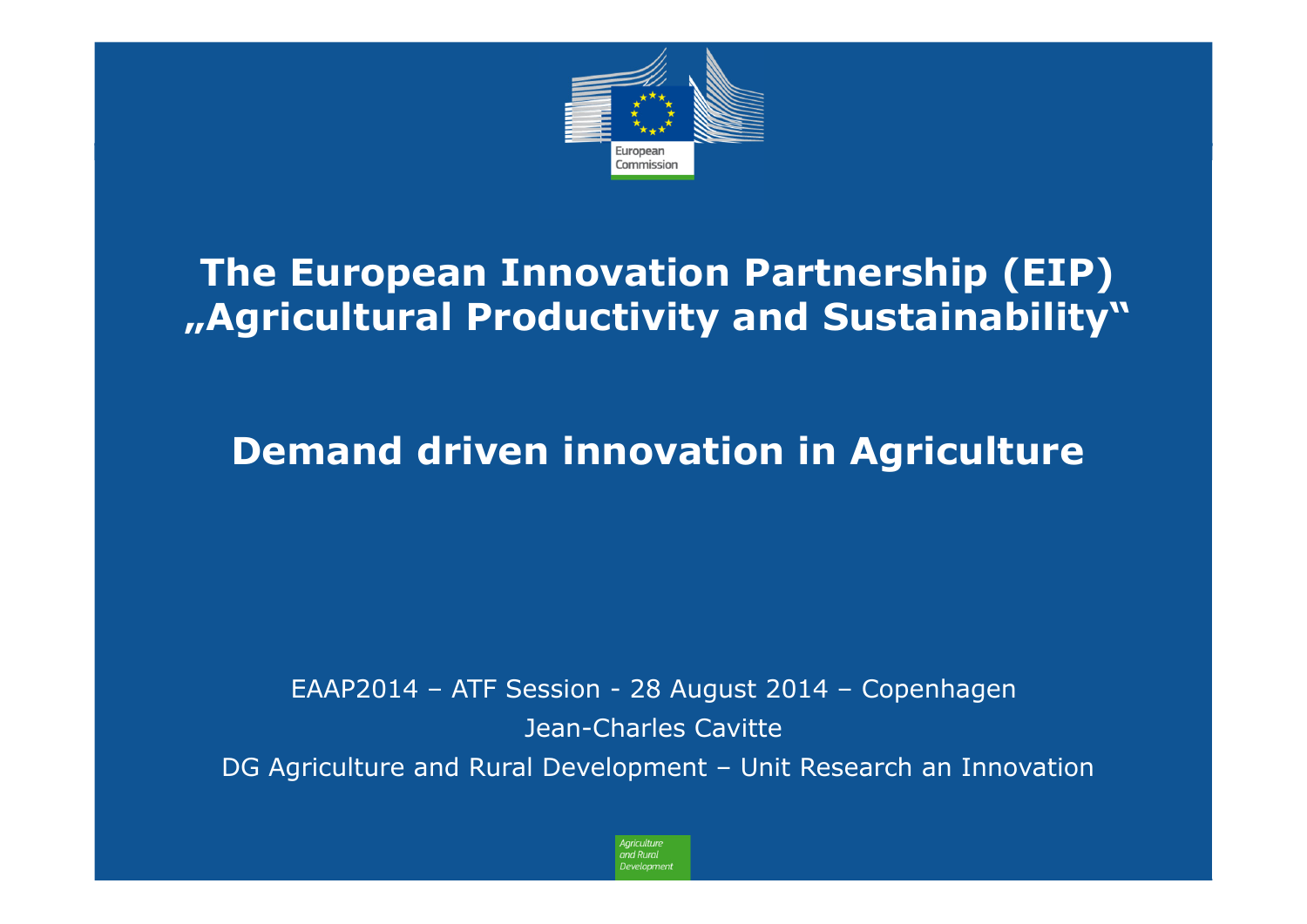

## *The EIP-AGRI in short*

- The Europe 2020 **Flagship Initiative "Innovation Union"**  specifies European Innovation Partnerships (EIP) as a new tool for fostering innovation through linking existing policies and instruments
- Overarching concept funding in CAP-RD and H2020 Research funds, et al
- Based **on interactive innovation model** linking up multiple actors for creation and diffusion of knowledge.
- Key entities: **Operational Groups**
- EU wide EIP network: communication, partnering, dissemination, knowledge flows and collecting practice needs

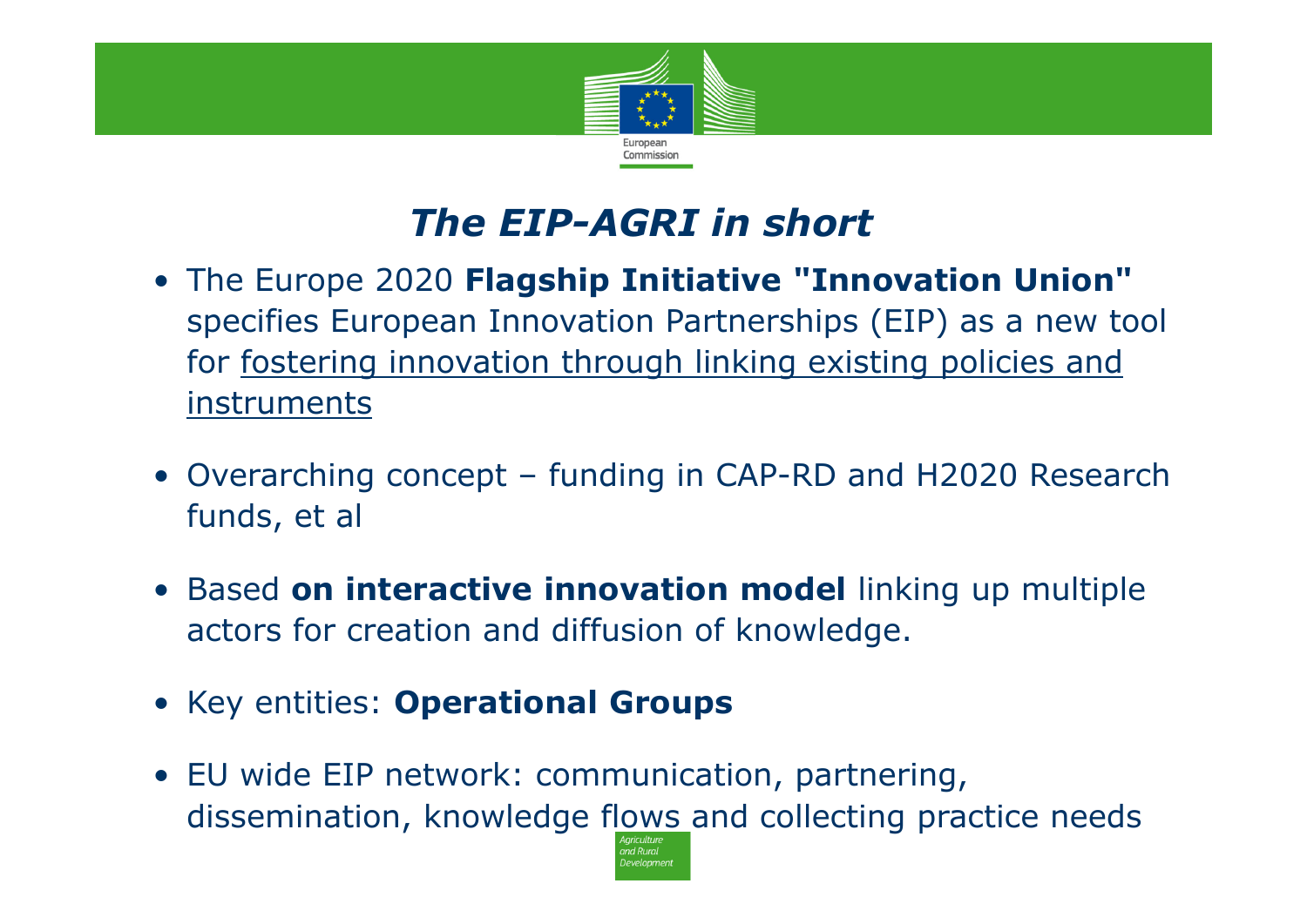

## **The interactive model**

- The EIP adheres to the "interactive innovation model" which focuses on forming demand-driven partnerships - using bottom-up approaches and linking farmers, advisors, researchers, businesses, and other actors to implement concrete innovation projects in **Operational Groups**.
- $\bullet$ Knowledge "exchange" between partners generates new insights and ideas and integrates existing tacit knowledge. The more focused solutions are quicker put into practice thanks to the co-ownership generated during projects.

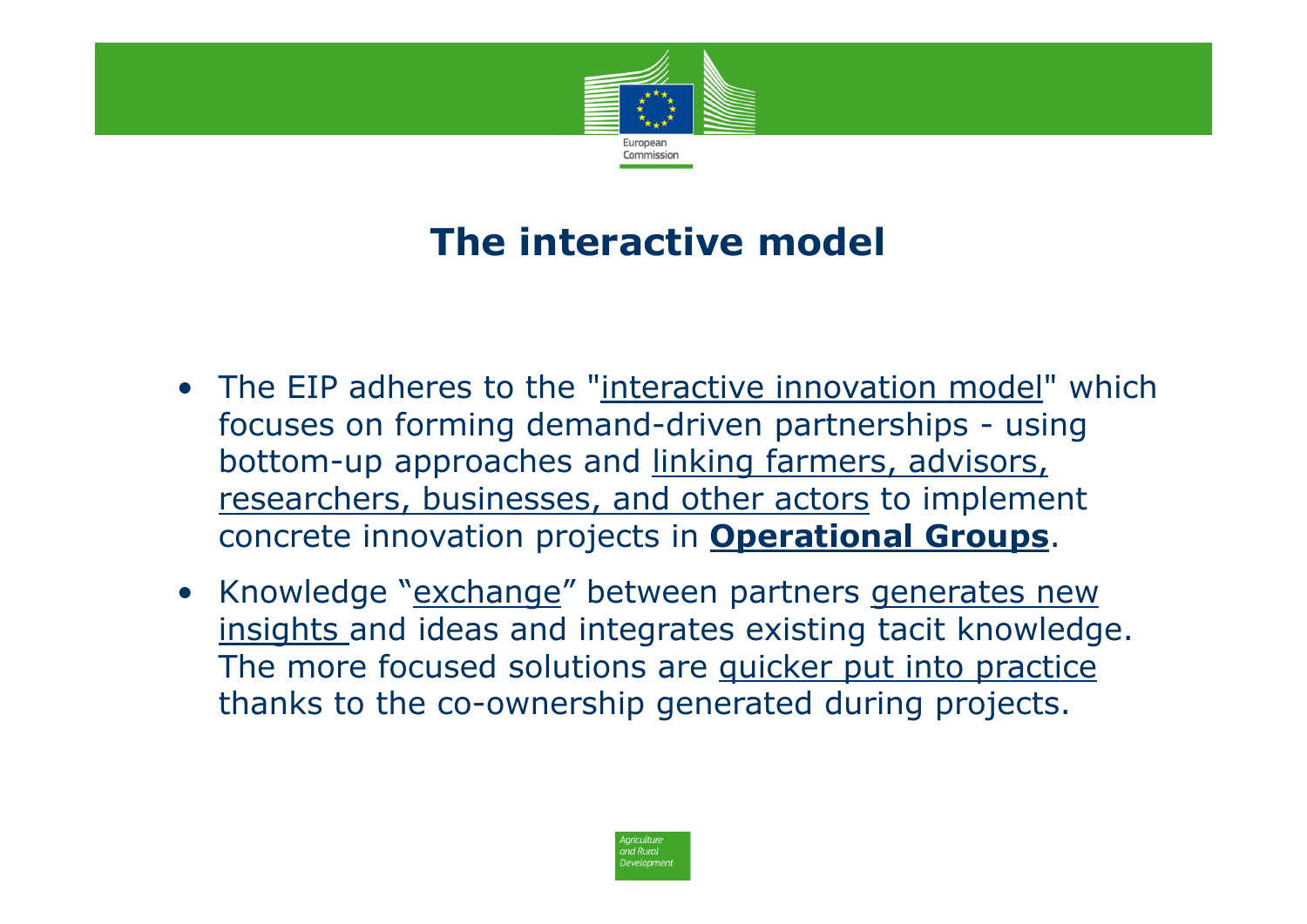

# *FarmersNGOs AdvisorsKey Acting Entities Within the EIP - Operational Groups -*

*ResearchersAgribusiness***Operational** Group

*"Operational Groups" are no stakeholder networks, no stakeholder boards, no thematic coordination groups, nor discussion groups An OG = actors working together in a project targeted at innovation and producing concrete results*

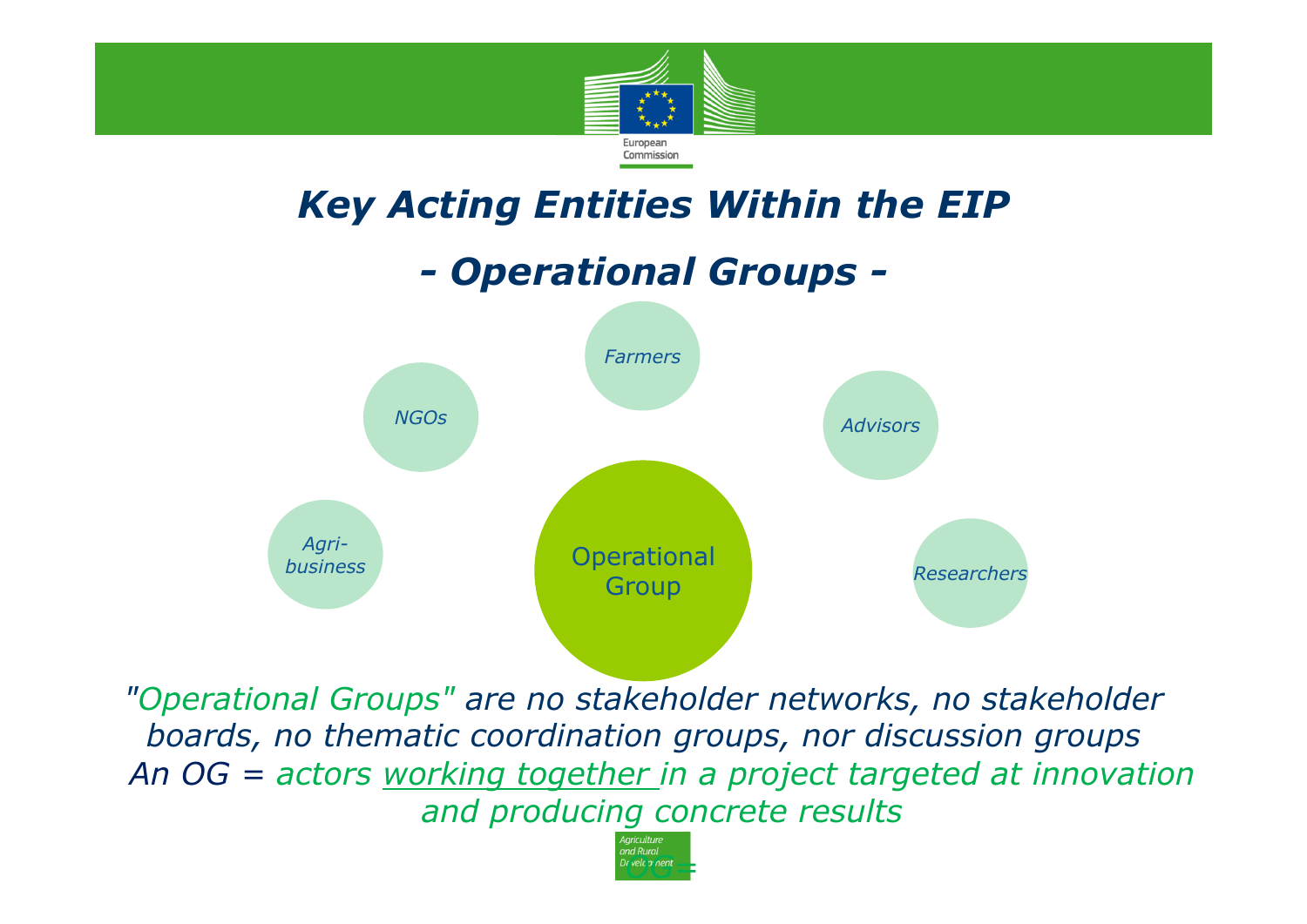

## *Bottom-up innovation projects*

#### "**Innovation" = ideas put into practice with success**

criteria for innovative actions:

- relevance of the project for actors and end-users\*
- targeted composition of the partners in view of co-creation\*
- quality & quantity of knowledge exchange & cross-fertilisation
- demonstrating competences on state of play/avoiding repetition
- easy understandable & long-term communication effect

(\*KT & I focus group ENRD, doc on IB p. 7)

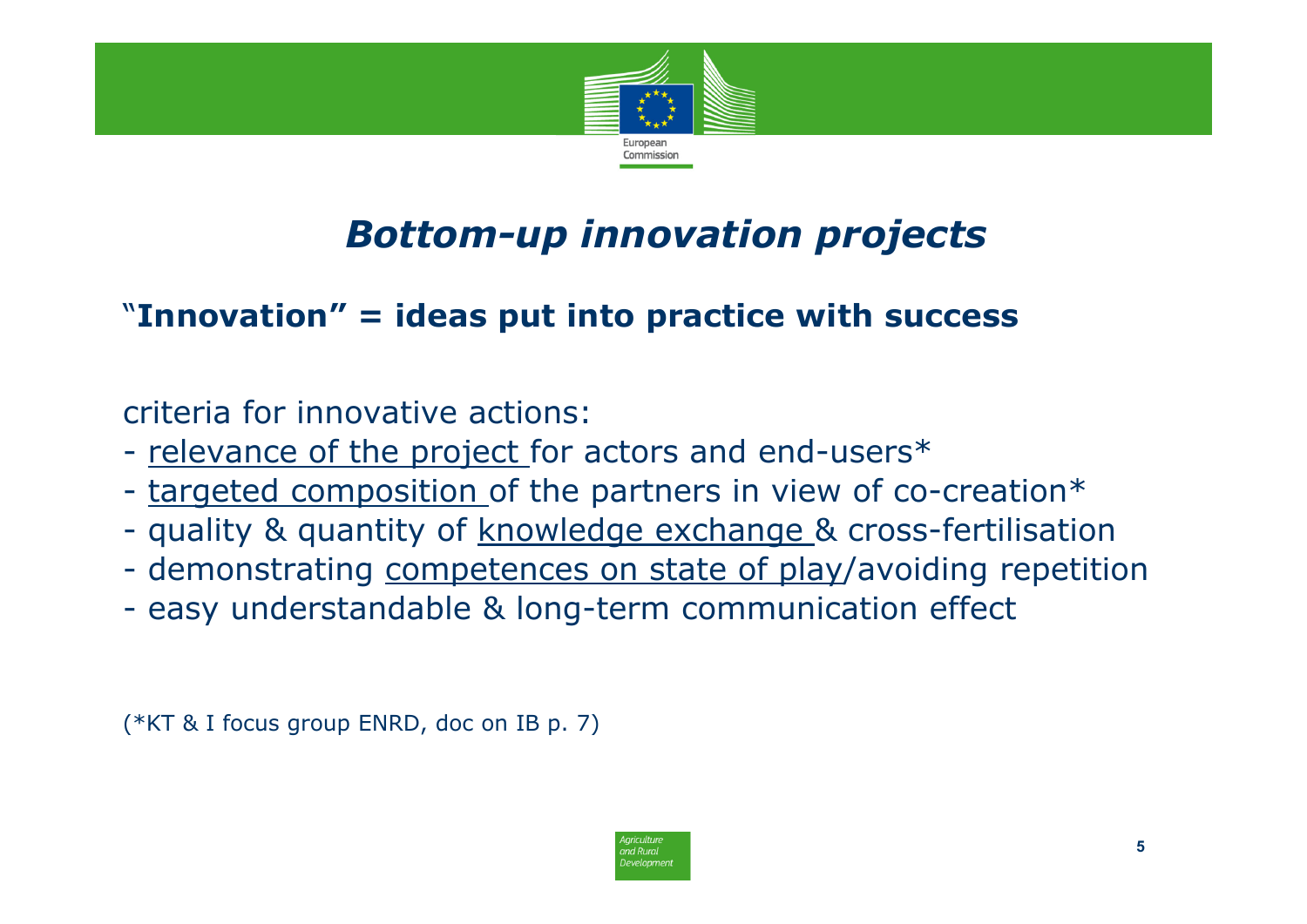

#### *An example of an interactive group similar to future OGs:*

## *the Burren Life project (IE)*



*Project objective: Improving preservation of a priority habitat area (The Burren) with particular farming methods & developing a marketable value-added "conservation" meat* 

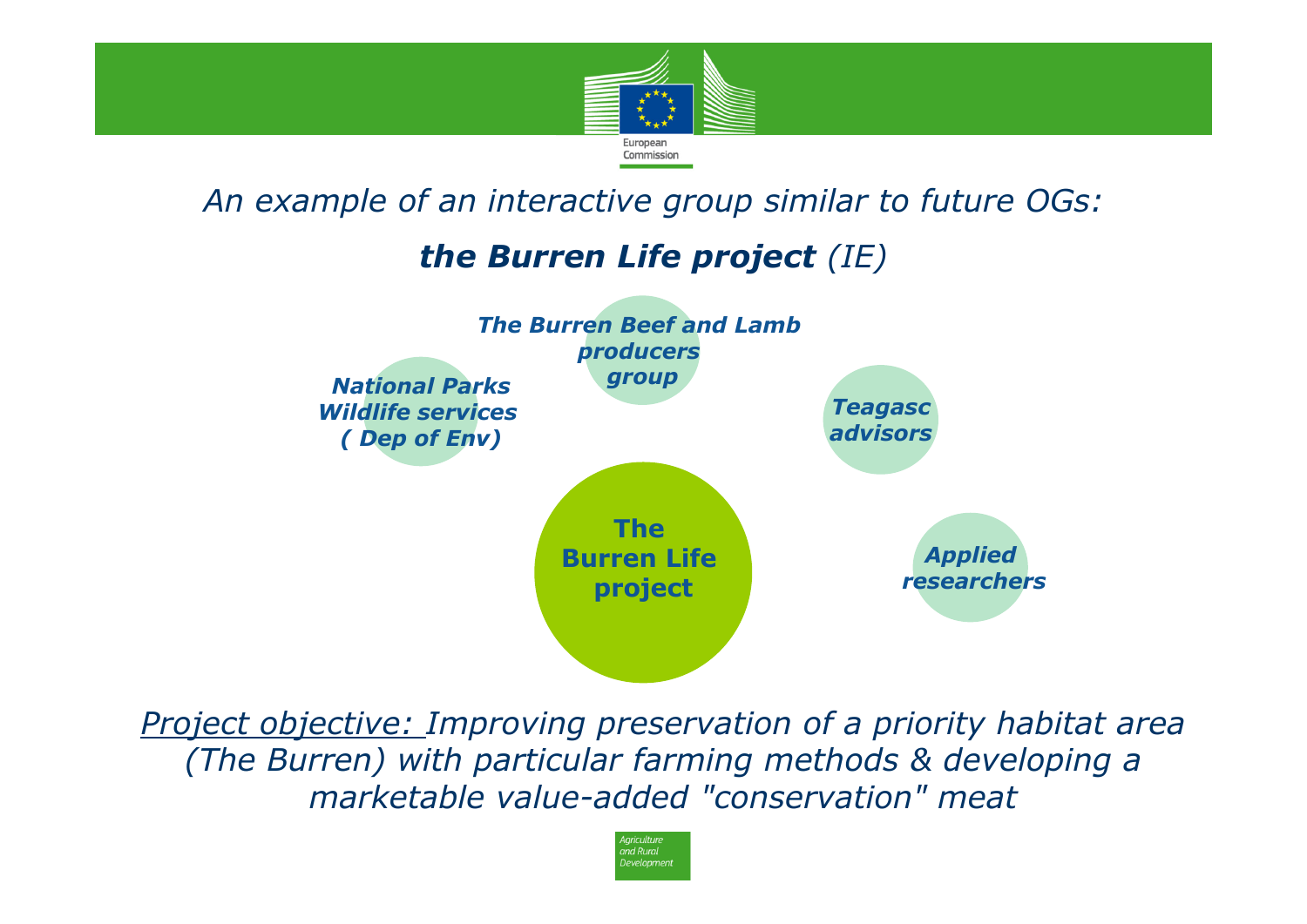

#### *An example of an interactive group similar to future OGs:*

*Project "Ammonia reducing pig stable" (BE)*



*Project objective: develop a pig stable reducing ammonia emissions by 50 % in a more cost-efficient way than existing stable systems (idea from a farmer, brokered by the Innovation Support Centre)*

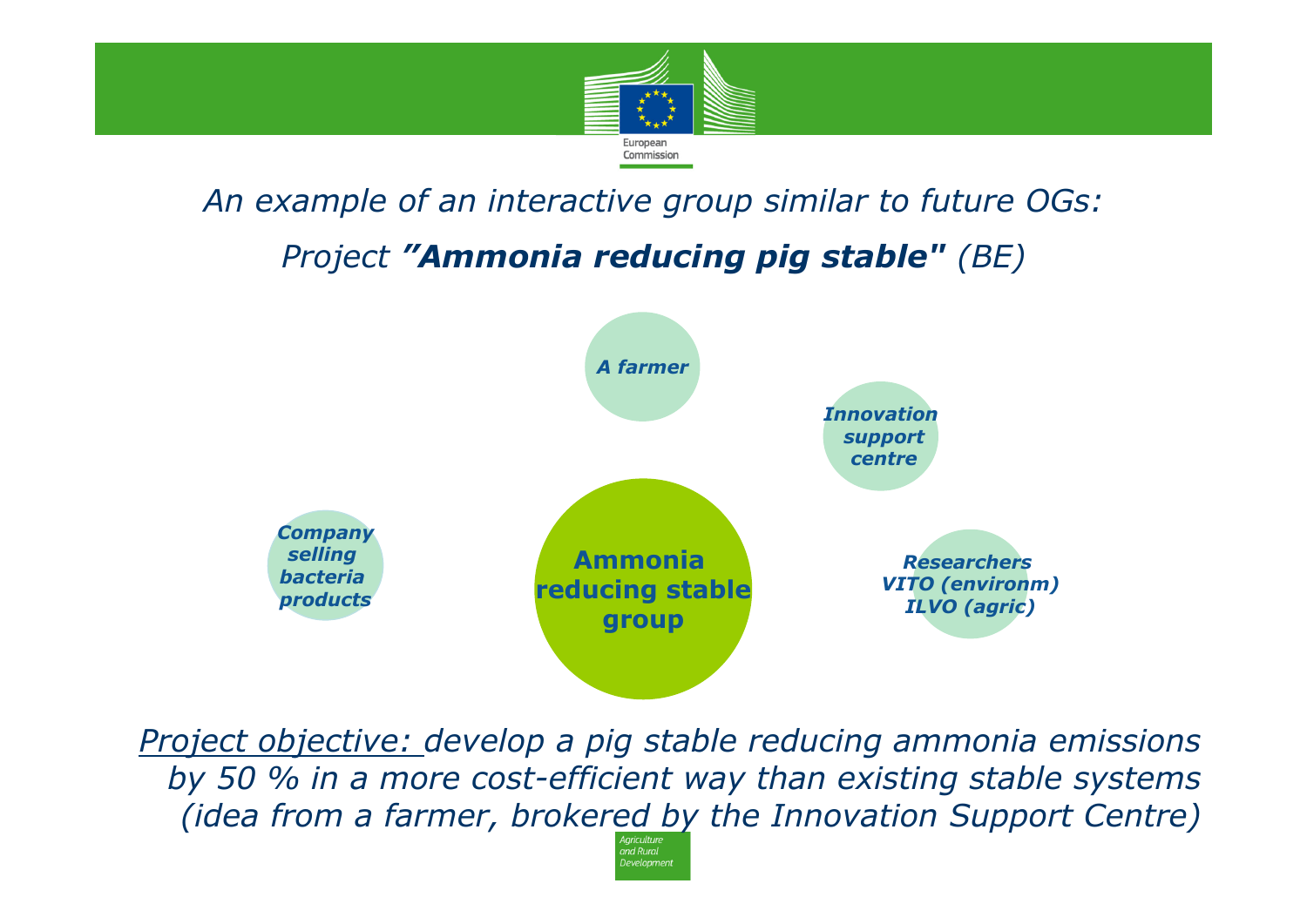



## *Network Function of the EIP*

- **Collect** information (research and innovation projects etc.) and best innovation practices
- Effective **flow of information** (website, databases)
- **Give advice** on opportunities within policies (helpdesk function)
- Sharing knowledge on concrete practical work and **connect actors**
- Systematic **feedback** to the scientific community about practice needs (Art.12 H2020)

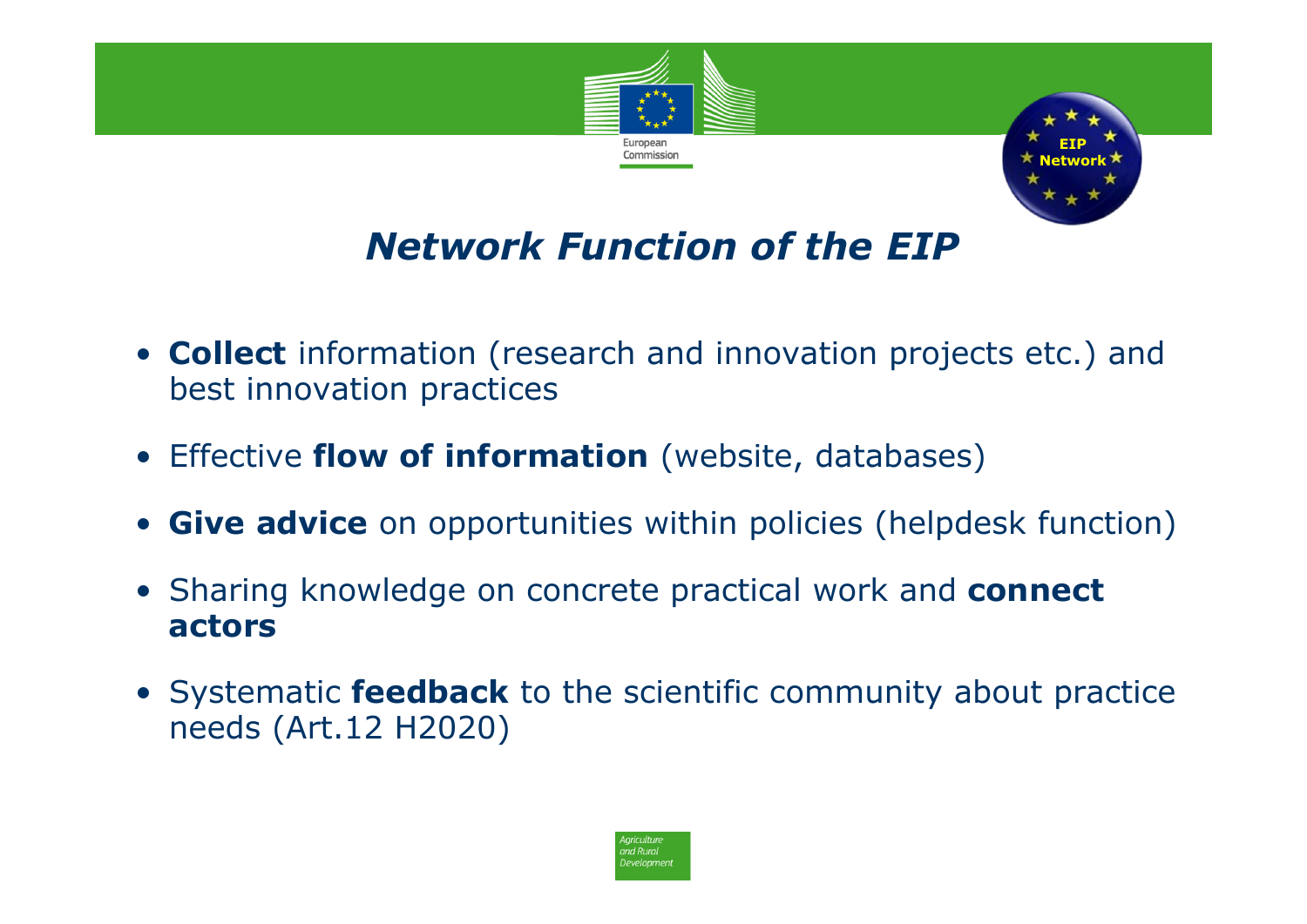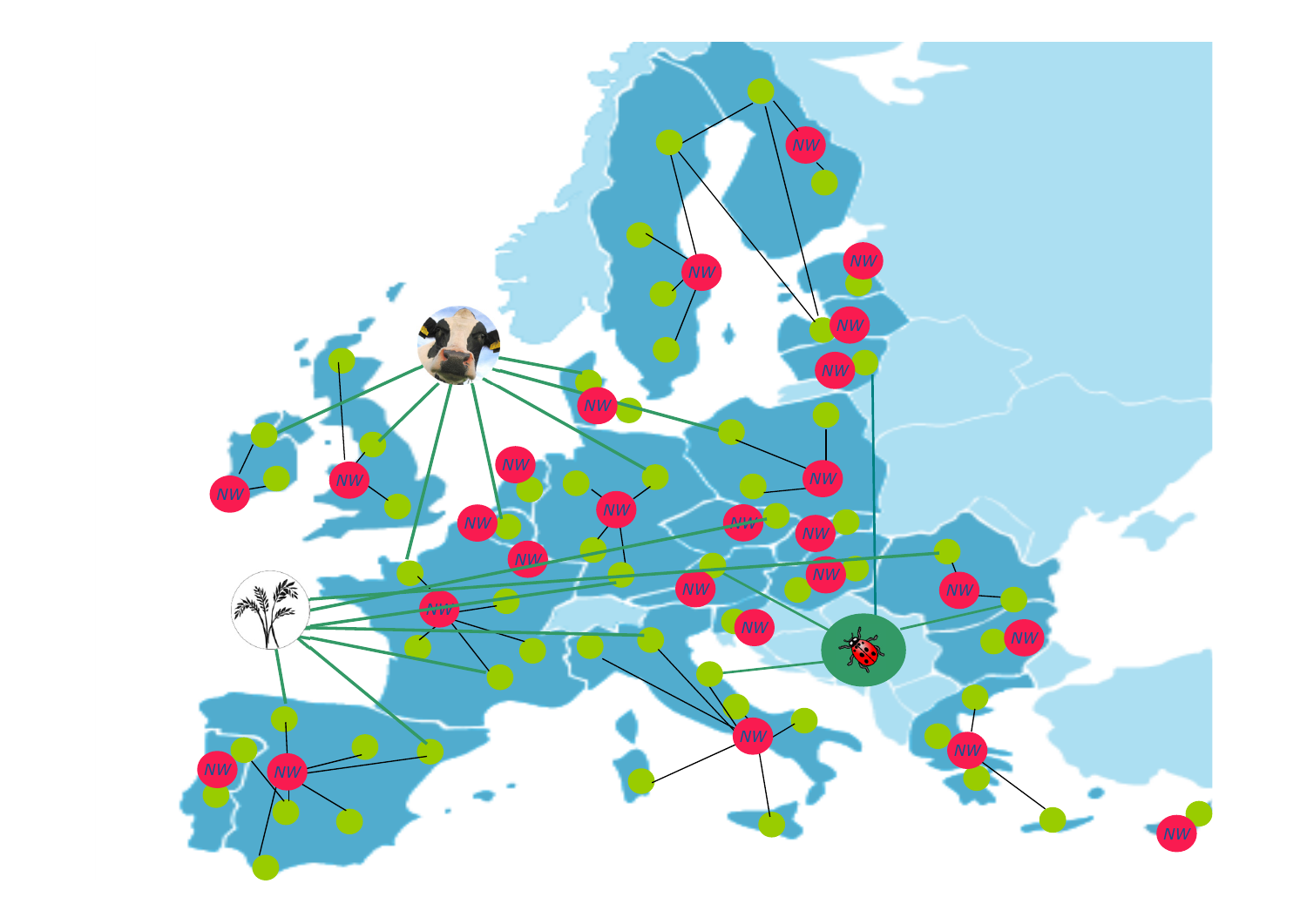

## *Focus groups*

(Focus groups form part of the networking function of the EIP: up to 20 experts - typically: scientists, farmers, advisors)

### **Focus on practical knowledge in a particular field, and where to get that knowledge**, organised in 4 strands:

- 1. Take stock of the state of the art of practice (list of best practices), listing problems and opportunities
- 2. Take stock of the state of the art of research, summarizing possible solutions to the problems listed (incl. list of useful projects with the contacts)
- 3. Identify needs from practice: dissemination and propose further research where needed
- 4. Propose priorities for innovative actions, e.g. list of ideas for future interactive OG projects

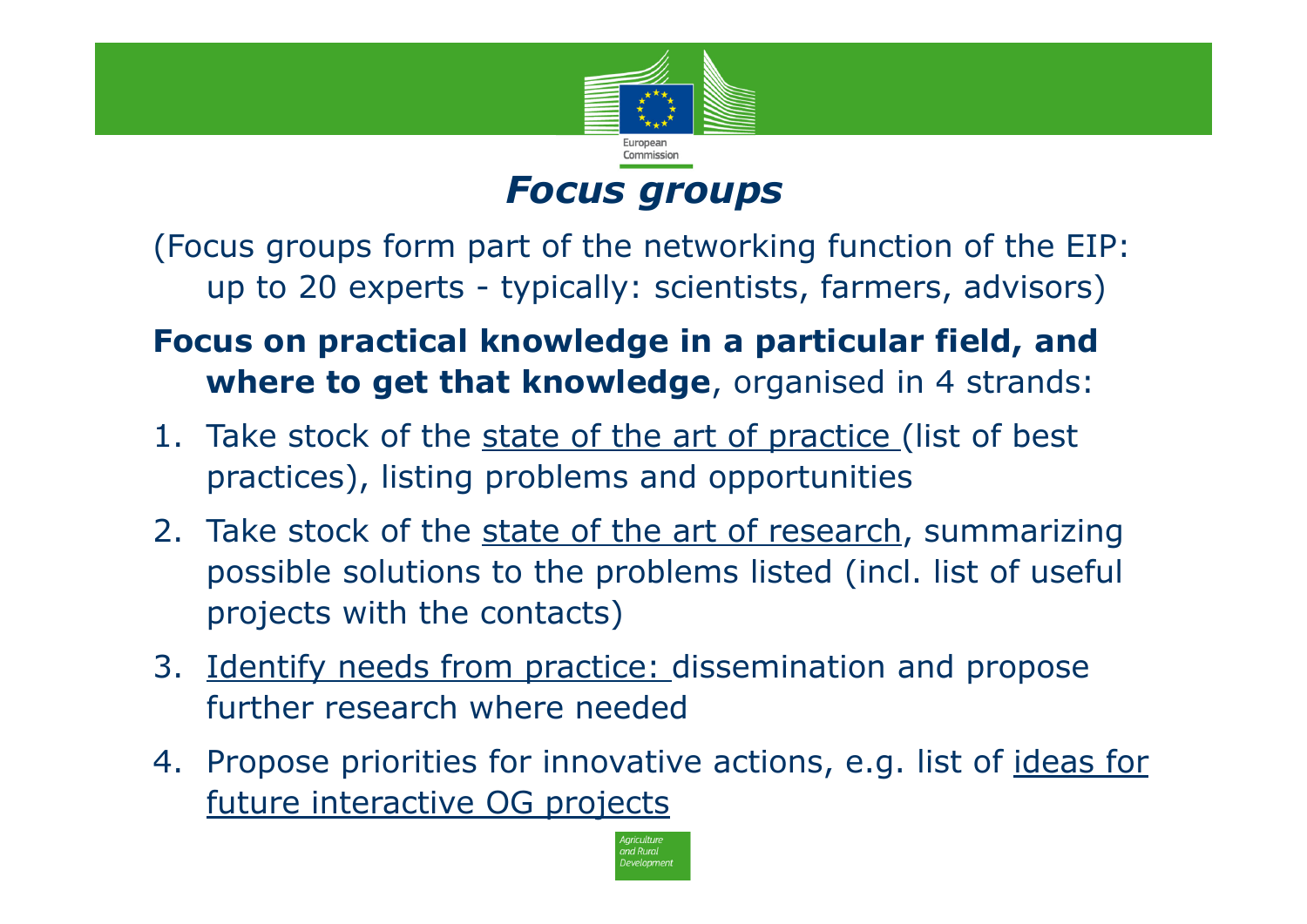

## *EIP Implementation via Rural Development Programmes*

- The EIP aims at a **flexible and open system** for the creation of a **multiplicity of operational groups**
- Innovation is a **horizontal priority** in RD program: establishment of operational groups (Art. 56, 35 and other) can be 100% bottom-up (calls without determining specific project themes upfront)
- Bottom-up approach towards defining composition and operational purpose of a single operational groups: each operational group must establish its **plan on expected** results and **share results** within the EIP network
- Possible **combination** of co-operation in "operational groups" with other measures such as knowledge transfer, advisory services, investment aid, quality schemes etc.

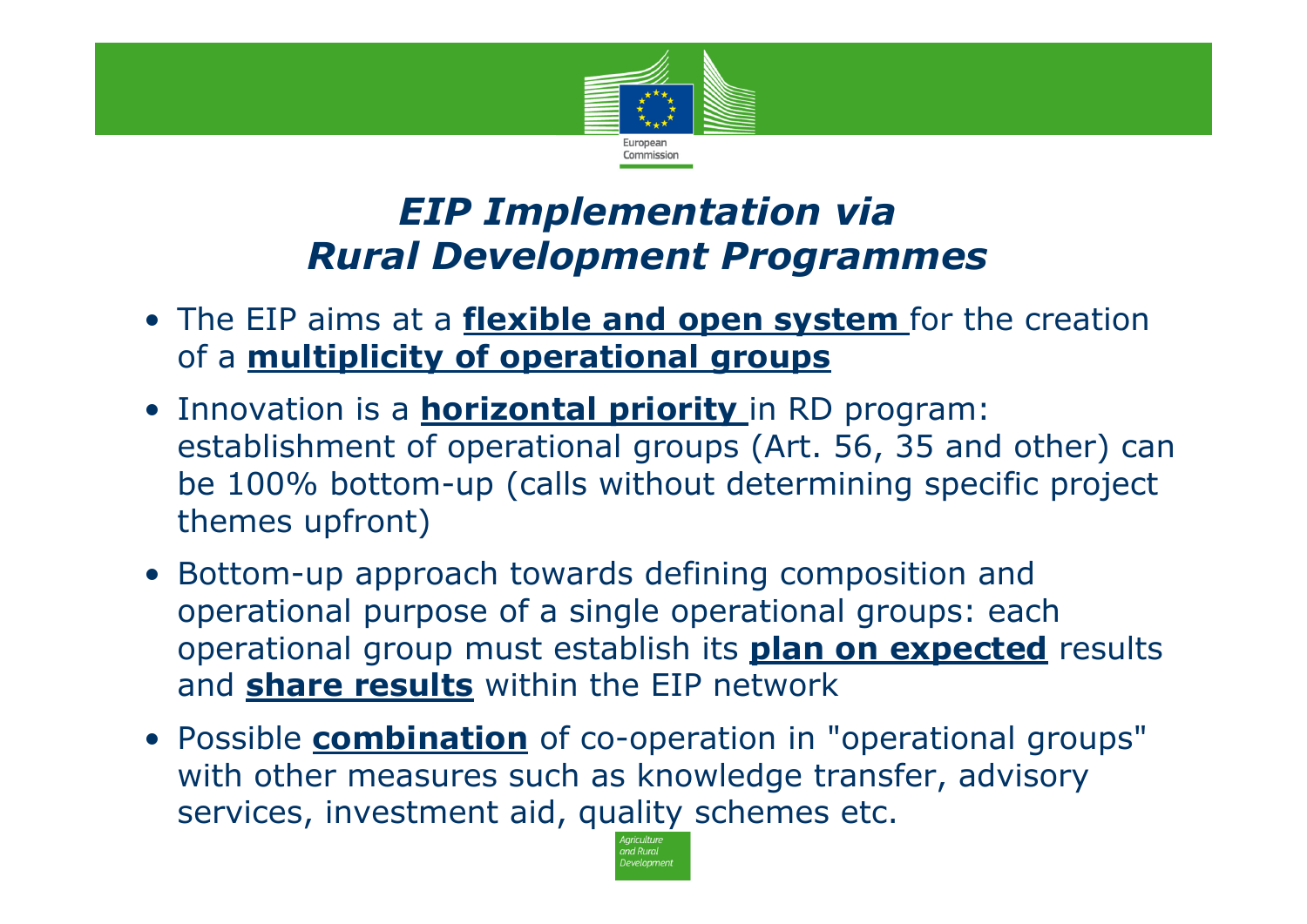

## *Support for Innovation & Knowledge Exchange*

Rural Development Policy provides support for:

- Article 14: Knowledge transfer and information actions (up to 80% EAFRD co-financing)
- Article 15: Advice for farmers, the setting up of farm advisory services, and training of advisors (up to 53% cofinancing)
- Article 35: **Cooperation, operational groups and related projects** (up to 80% co-financing)
- Article 17: Investments (up to 53% co-financing + 20% increased aid intensity for EIP-related operations)
- Article 53 and 54: Establishment of networks to facilitate knowledge exchange, information flow, and interaction

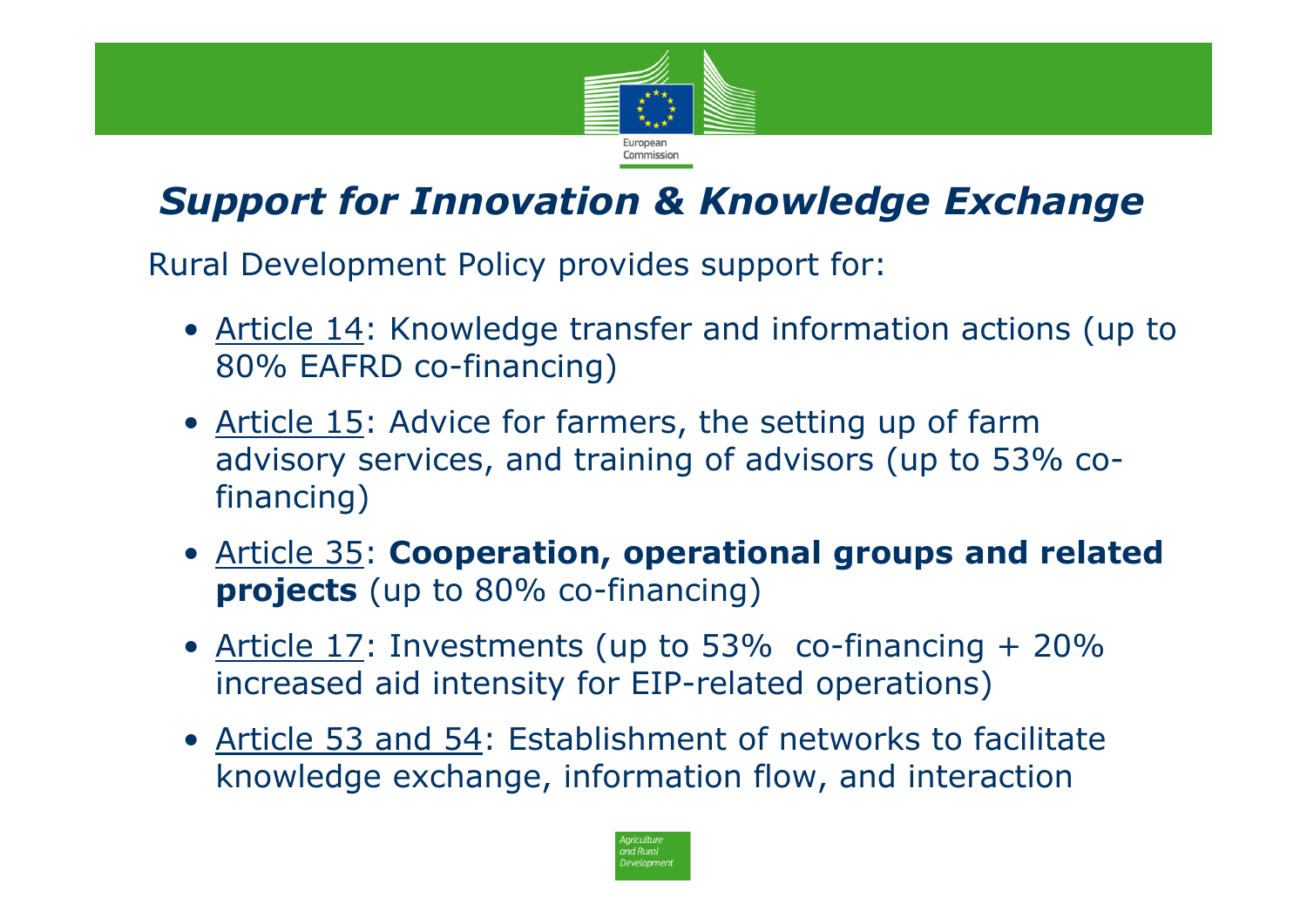

## *Art 35 - "Cooperation measure" for OGs*

Support for Operational Groups (OGs) covers

- **setting up EIP OGs**
- **funding their operations:**
- Support for the development of **new** products, practices, processes and technologies

 - Support for "**pilot projects**", pursuing the **testing and**  adaptation of technologies, processes etc. to "new" geographical/environmental contexts (i.e. contexts in which they have not yet been used).

 The cooperation measure also supports many other activities which pursue the objectives of the EIP, e.g. **support for networks**, which bring together a variety of actors and by sharing needs and knowledge may initiate actions of OGs and/or support actions of existing groups.

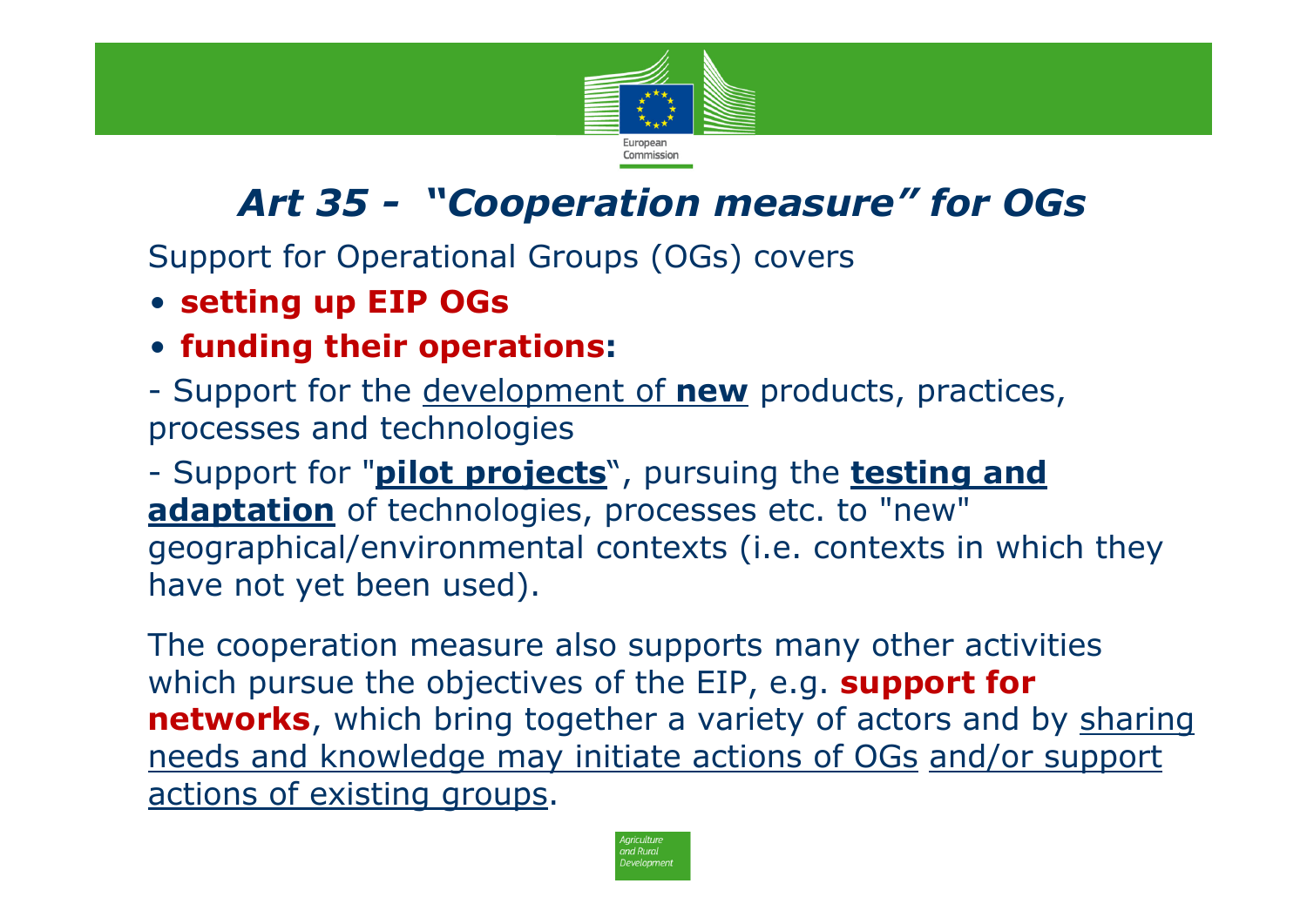

## *Art 35 - "Cooperation measure" guidance*

*"Don't buy dinner for someone who has just eaten":* •*New grouping, new project √* •*Existing grouping, new project √* •*Existing grouping, existing project X*

•*Cluster / network / operational group etc. demonstrably has an active project*

•*I.e. No funding for pure "lunch clubs" or "talk shops"*

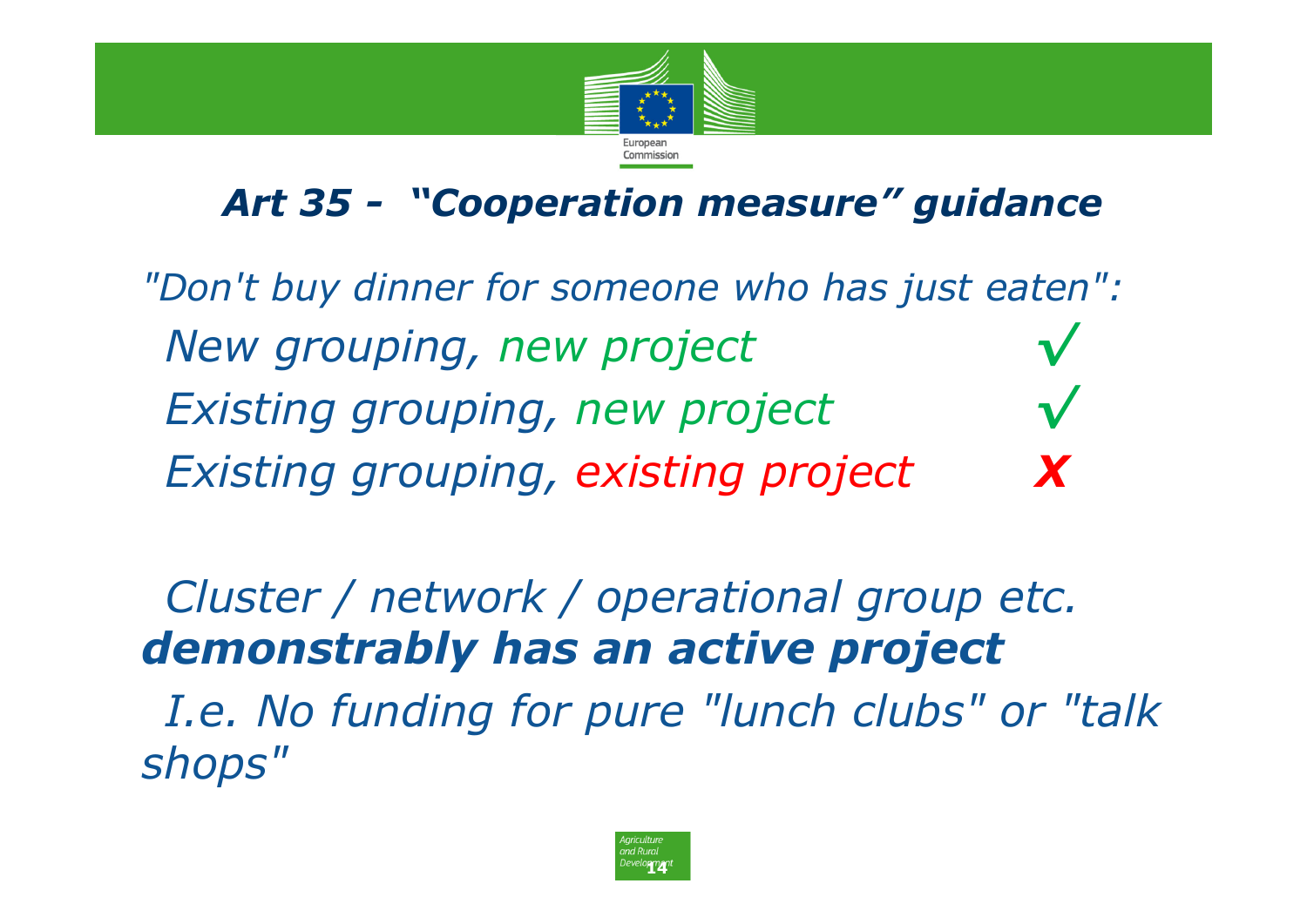

## *Different Sources of Funding for interactive innovation groups operating in the EIP context*



Eventual research activities not funded under EIP OG

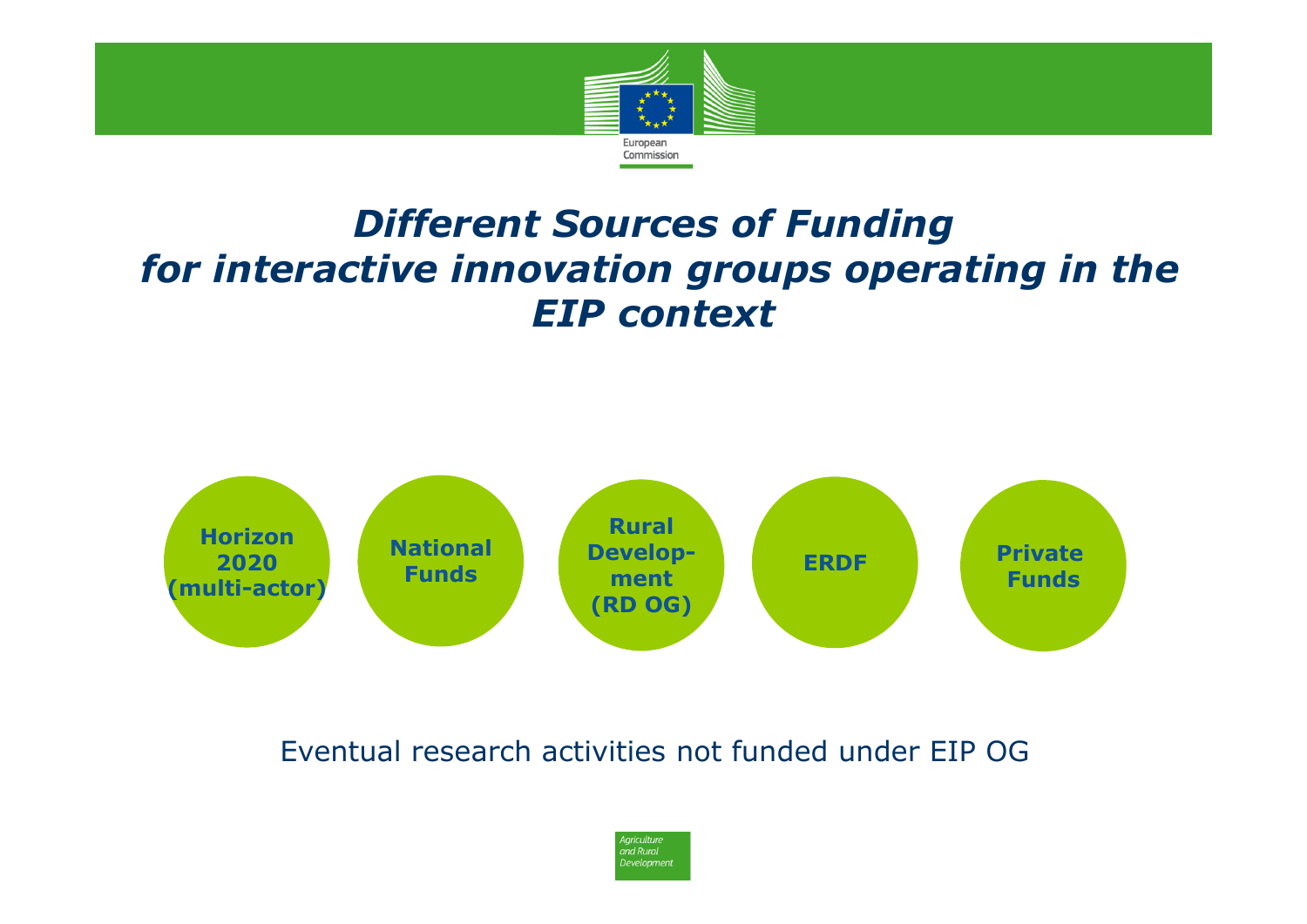

## *Innovation Support Services*

- $\bullet$ Promoting innovation and innovation funding formats
- $\bullet$ Brainstorming events and animation of (thematic) groups
- $\bullet$ **Brokering function** for setting up operational groups
- $\bullet$  Coordination and **facilitation of projects** as an intermediate between partners
- $\bullet$ Dissemination of innovative results

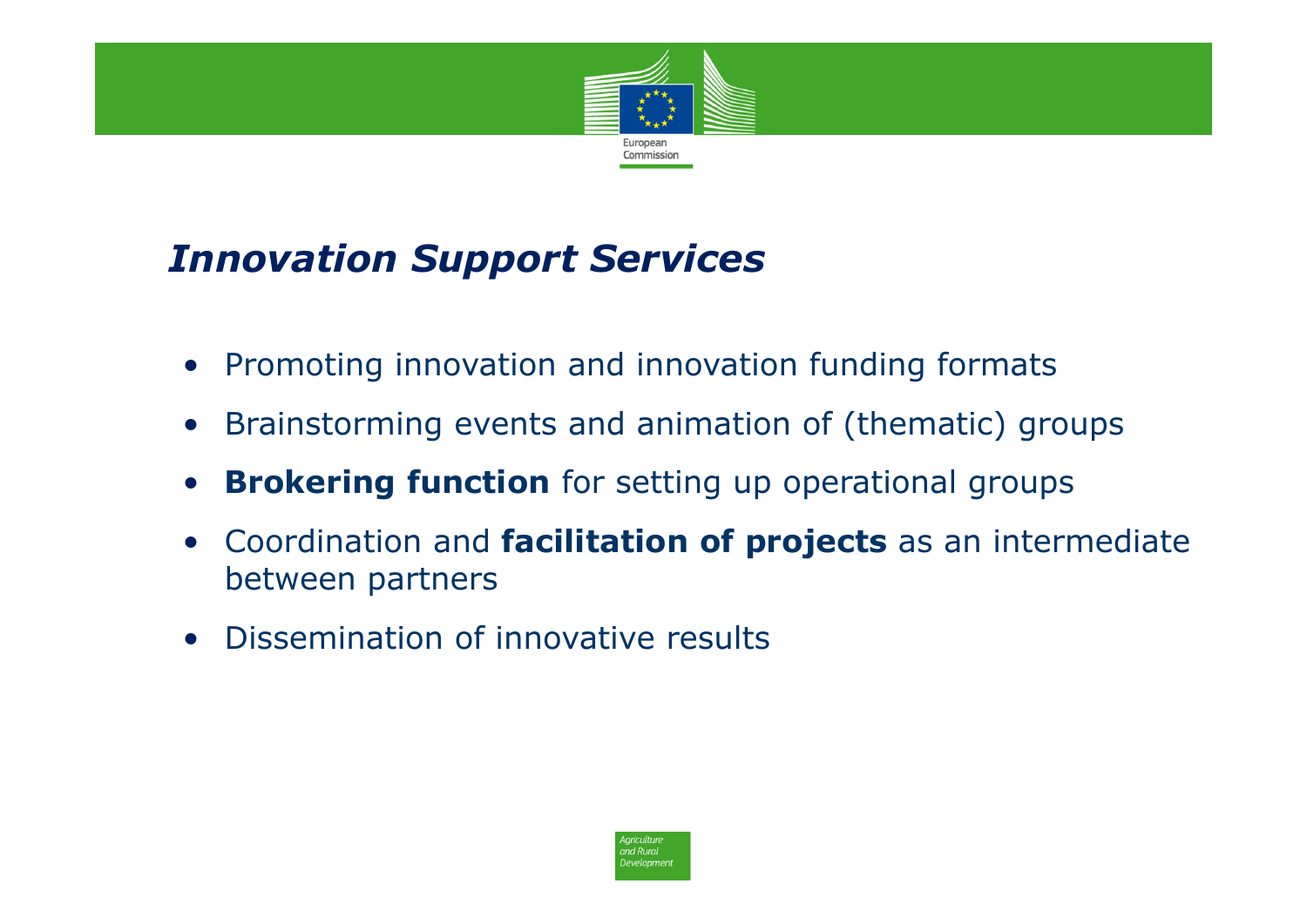

#### *European Innovation Partnership and Horizon 2020*

#### *Rural Development*  $\kappa$  **Horizon 2020**

projects

- • **Setting up "operational groups"**  involving farmers, advisor, agribusiness, research, and NGOs to
	- work on innovation eip-agri
- $\bullet$  **Project funding** for activities of operational groups, possibly combined with other measures (investment, knowledge transfer, advisory services)
- $\bullet$  Supporting **innovation support services**

- • Research projects, including on-farm experiments to provide the knowledge base for innovative actions
- $\bullet$ **Interactive** innovation formats such as **multi-actor projects and thematic networks**  genuinely involving farmers, advisors, entreprises,…."all along the project"

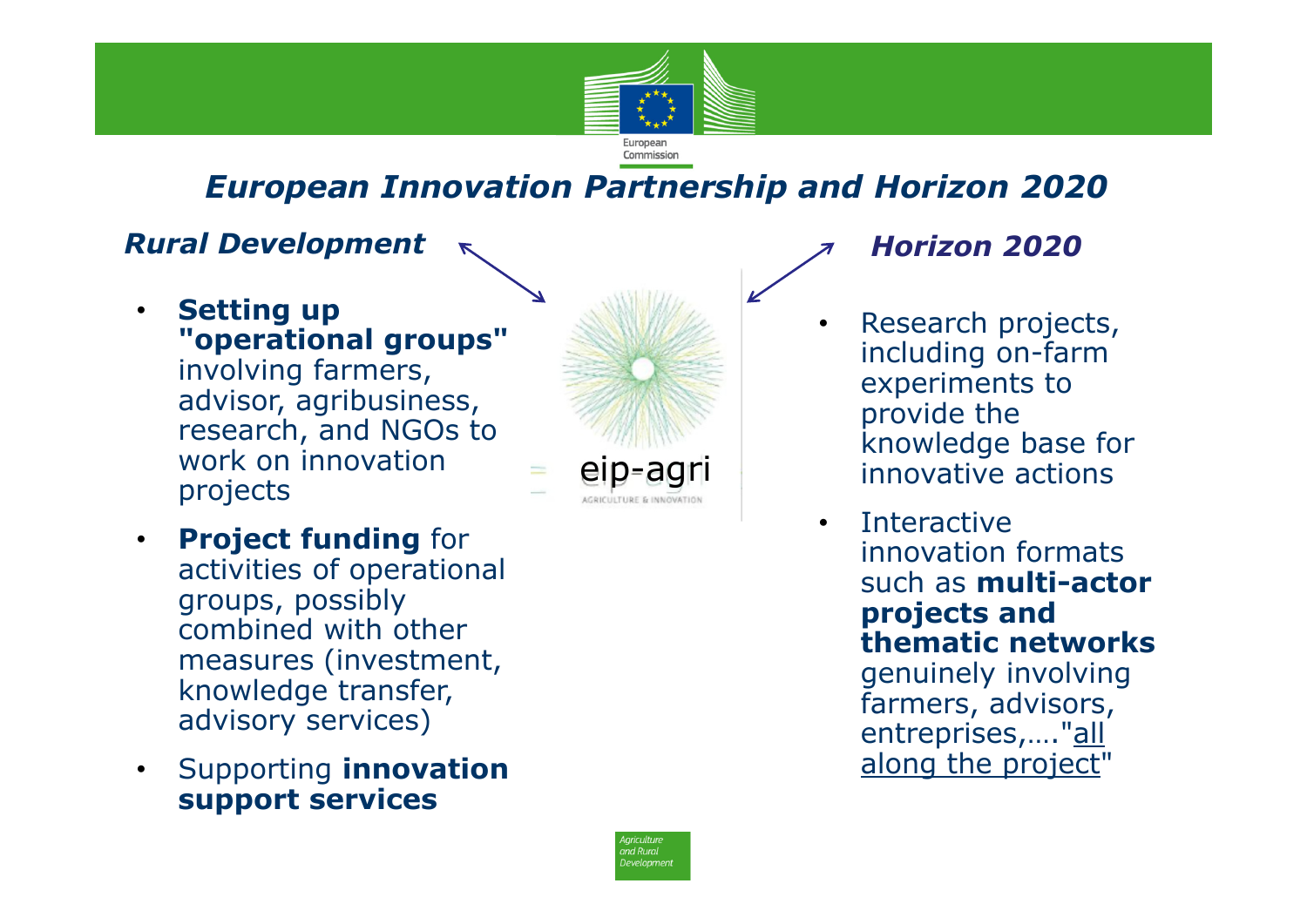

## *Multi-actor (research) projects and Thematic networks under Horizon 2020*

## •**Horizon 2020 legal base:**

•*"A "multi-actor approach" will ensure the necessary crossfertilising interactions between researcher, businesses, farmers/producers, advisors and end-users".* 

•*"The impact and dissemination of research results will be actively supported through specific actions on communication, knowledge exchange and the involvement of various actors all along the projects."* 

This approach fully matches with the concept of RD Operational Groups under the EIP interactive innovation model

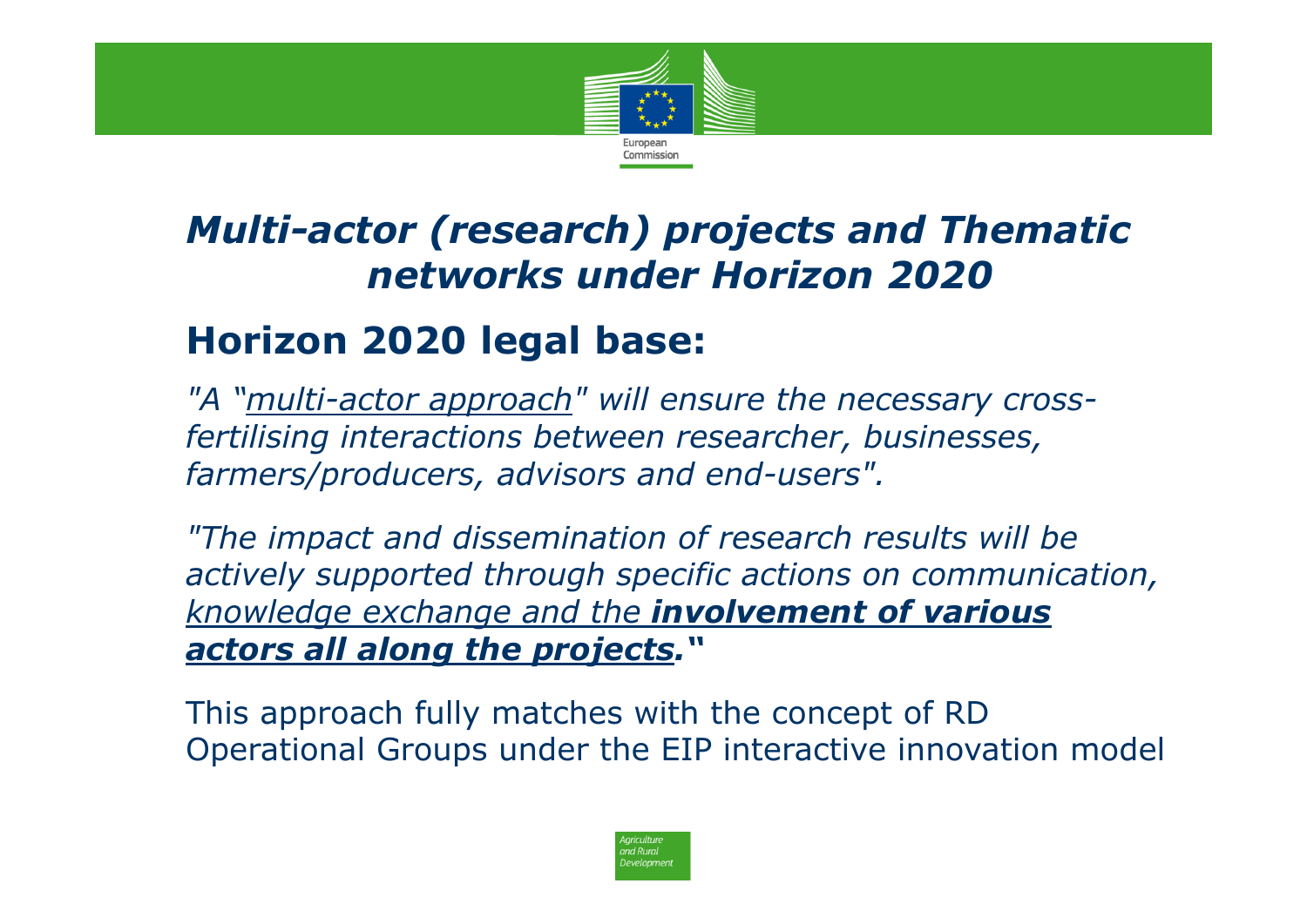

## *Multi-actor projects in Horizon 2020 Work Programme - calls 2014-2015*

- "multi-actor" is more than a strong dissemination requirement or what a broad stakeholders' board can deliver
- "*all along the project*" \*: **a clear role for the different actors**  in the work plan, from defining the questions, the participation in the planning of work and experiments, their execution up until the dissemination of results and the possible demonstration phase.
- Project proposals should illustrate sufficient quantity and quality of **knowledge exchange activities**

This should generate **innovative solutions that are more likely to be applied** thanks to the **cross-fertilisation\*** of ideas between actors, the co-creation and the generation of co-ownership for eventual results.

(\*legal base in Specific Programme)

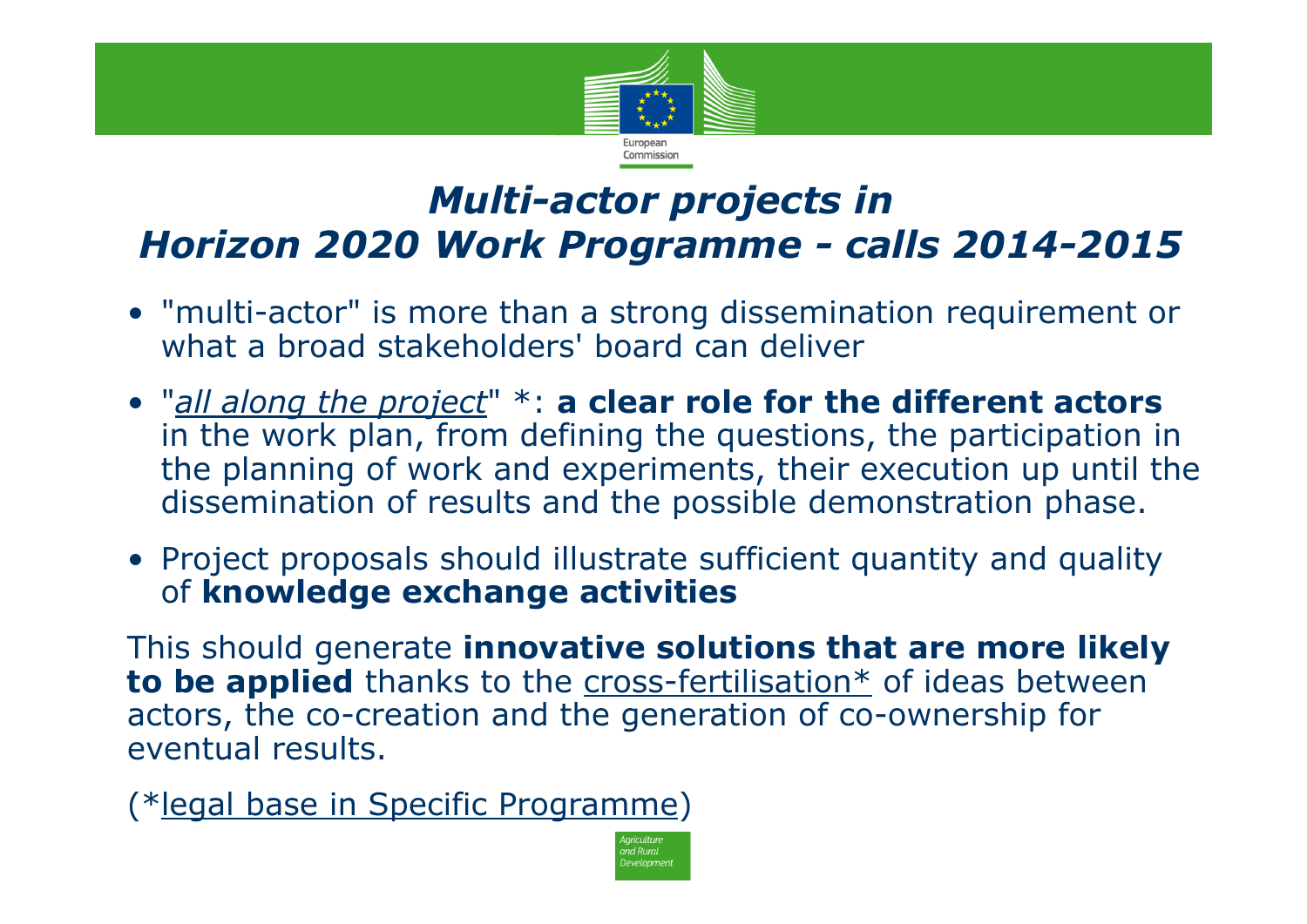

## *Multi-actor projects in Horizon 2020 Work Programme 2014-2015*

A multi-actor project needs to take into account:

- how the project proposal's objectives and planning are **targeted to needs / problems and opportunities of end-users**
- the **composition of the project consortium** must get sufficient involvement of **key actors with complementary types of knowledge** (scientific and practical) to reach the project objectives and make its results broadly implemented.

Facilitation between actors and openness to involve additional partners during the project, for instance relevant **groups operating in the EIP context**, are strongly recommended.

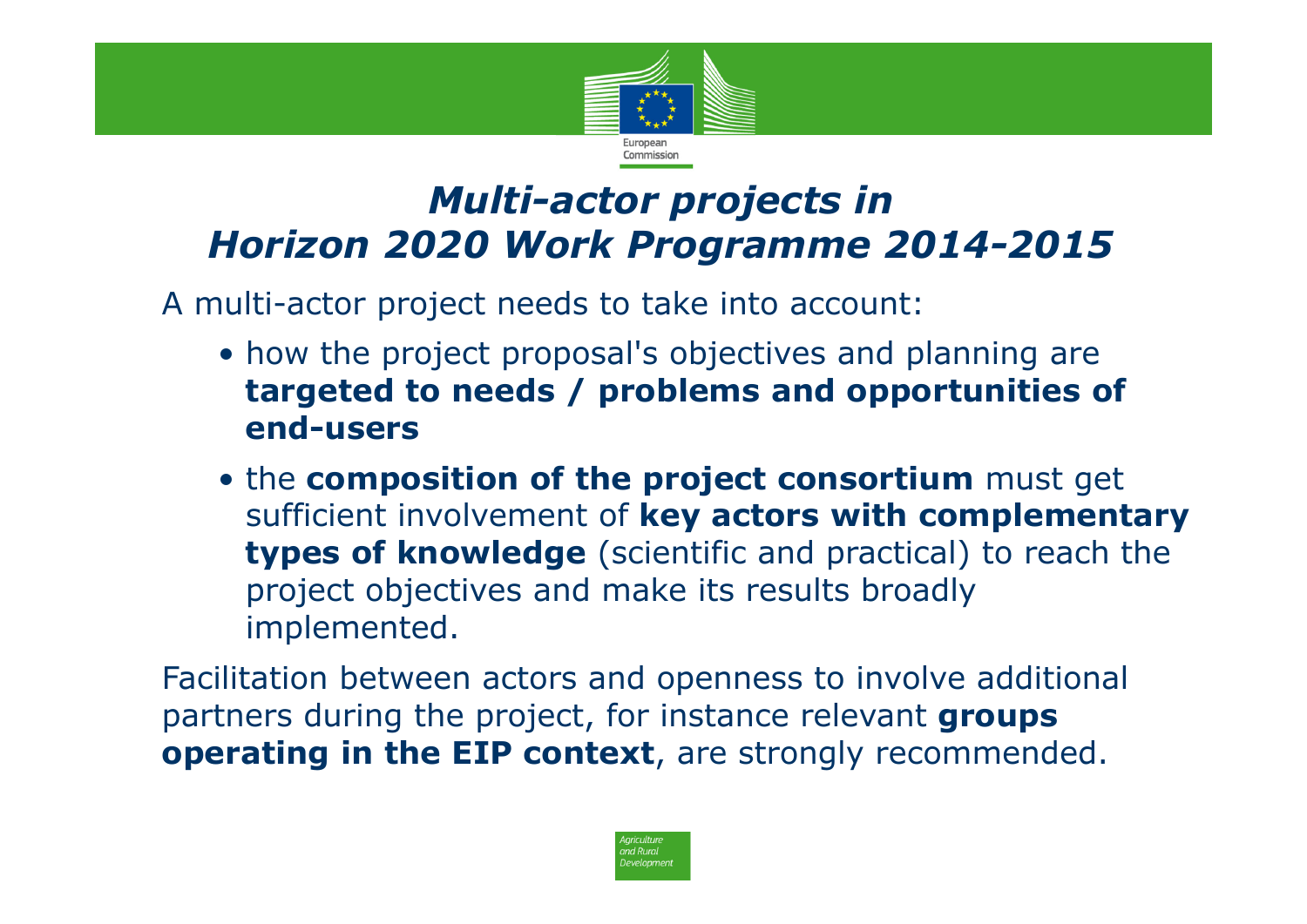

## *Which multi-actor projects in 2015?*

2 stage-call – topics for the call published 22 July 2014 (deadline for proposals 3/2/2015)

| <b>SFS-1C</b><br>Sustainable terrestrial livestock production: Assessing<br>sustainability of livestock production                            |
|-----------------------------------------------------------------------------------------------------------------------------------------------|
|                                                                                                                                               |
| Sustainable crop production: Assessing soil-improving<br><b>SFS-2B:</b><br>cropping systems                                                   |
| Strategies for crop productivity, stability and quality<br><b>SFS-5</b>                                                                       |
| <b>SFS-13</b><br>Biological contamination of crops and the food chain                                                                         |
| <b>SFS-20</b><br>Sustainable food chains through public policies: the cases of<br>the EU quality policy and of public sector food procurement |
| <b>WASTE 7</b><br>Ensuring sustainable use of agricultural waste, co-products<br>and by-products (Soc Ch 5)                                   |
| Improved data and management models for sustainable<br><b>ISIB-4B</b><br>forestry                                                             |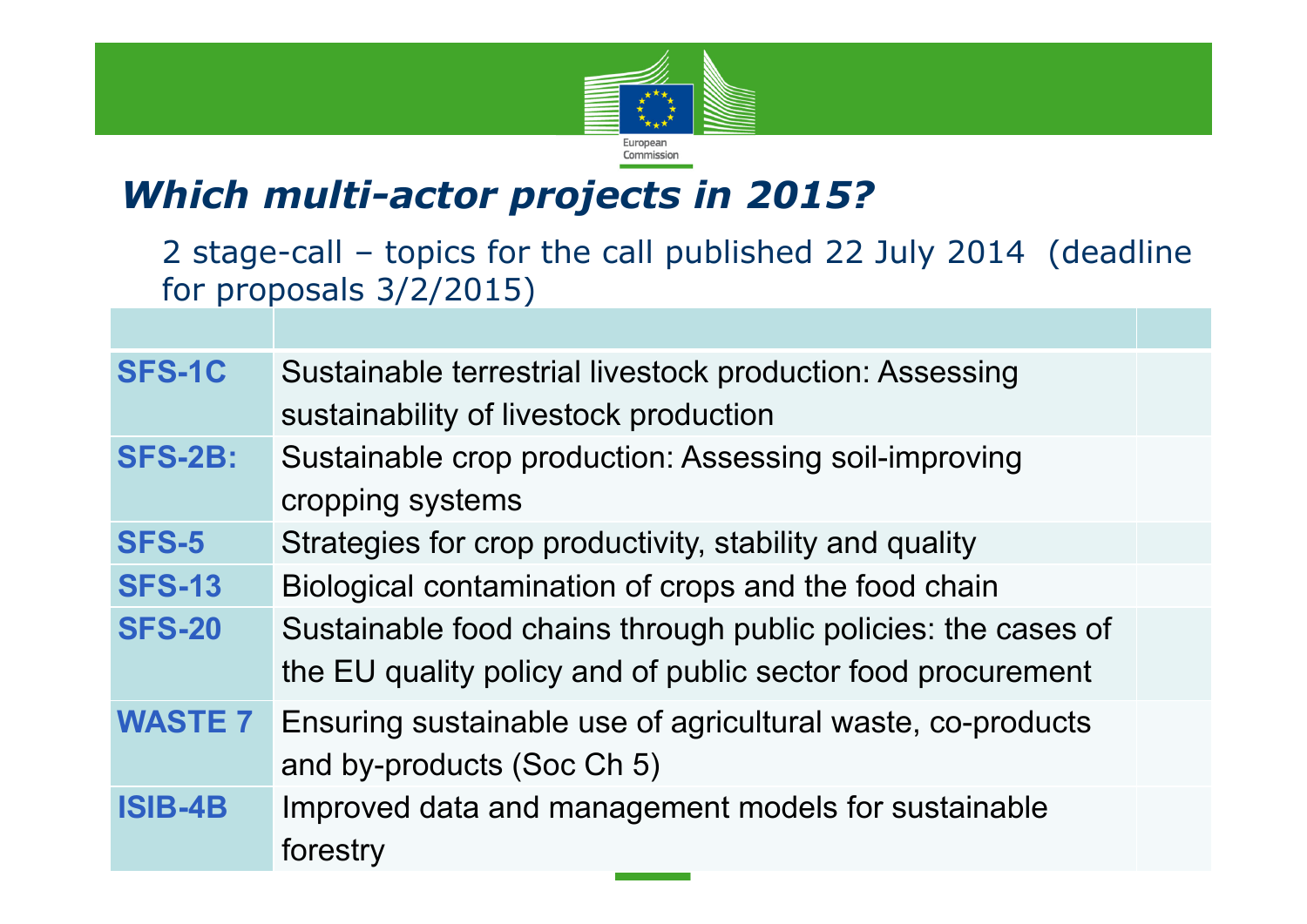

## *Thematic networks in Horizon 2020 Work Programme 2014-2015*

- Coordination and Support Action projects **involving all concerned actors** (researchers, farmers, advisors, enterprises, education, NGOs, administration, regulatory bodies, EIP project groups…): no pure research networks
- Partners should synthesise, discuss and **present existing scientific knowledge & best practices**, with a focus on: what do we have/what do we miss to be used
- **Projects must develop end-user material**, such as info sheets in a common format and audio-visual material, that is long-term available and easy understandable, to be shared through the EIP (input for education and a research web-database for end-users)

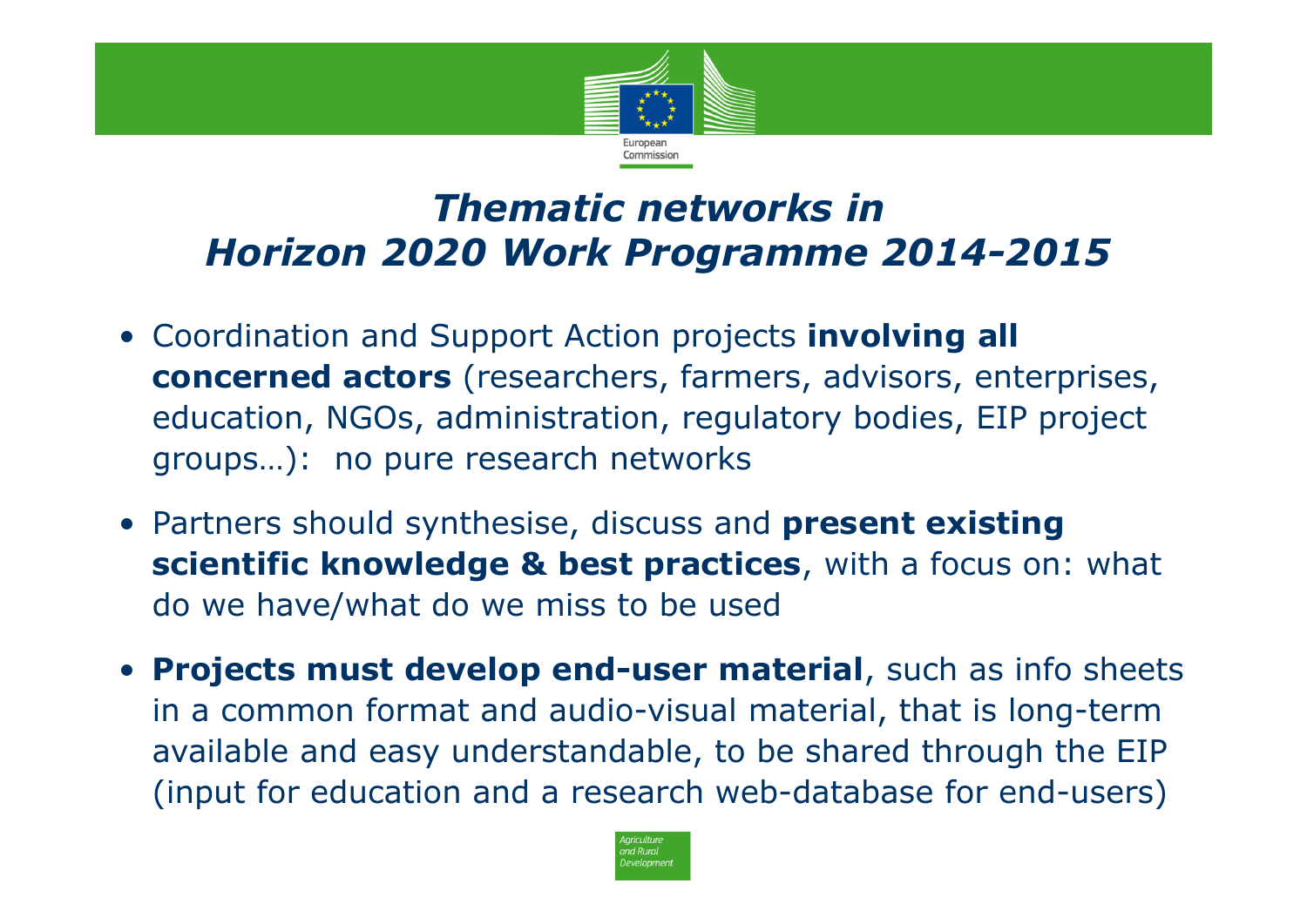

## *Thematic networks in Horizon 2020 Work Programme 2014-2015*

- **Themes** can be linked to products or sectors, e.g. arable crops, fruits, vegetables, pig,…etc) or a broad range of cross-cutting subjects, e.g. crop rotation, certain farming practices, energy, implementation approaches of a directive, eco-system services, social services, bio-based products, short supply chains,…etc
- As they bring together possible actors, thematic networks help the **connecting and building of EIP operational groups & multiactor projects**

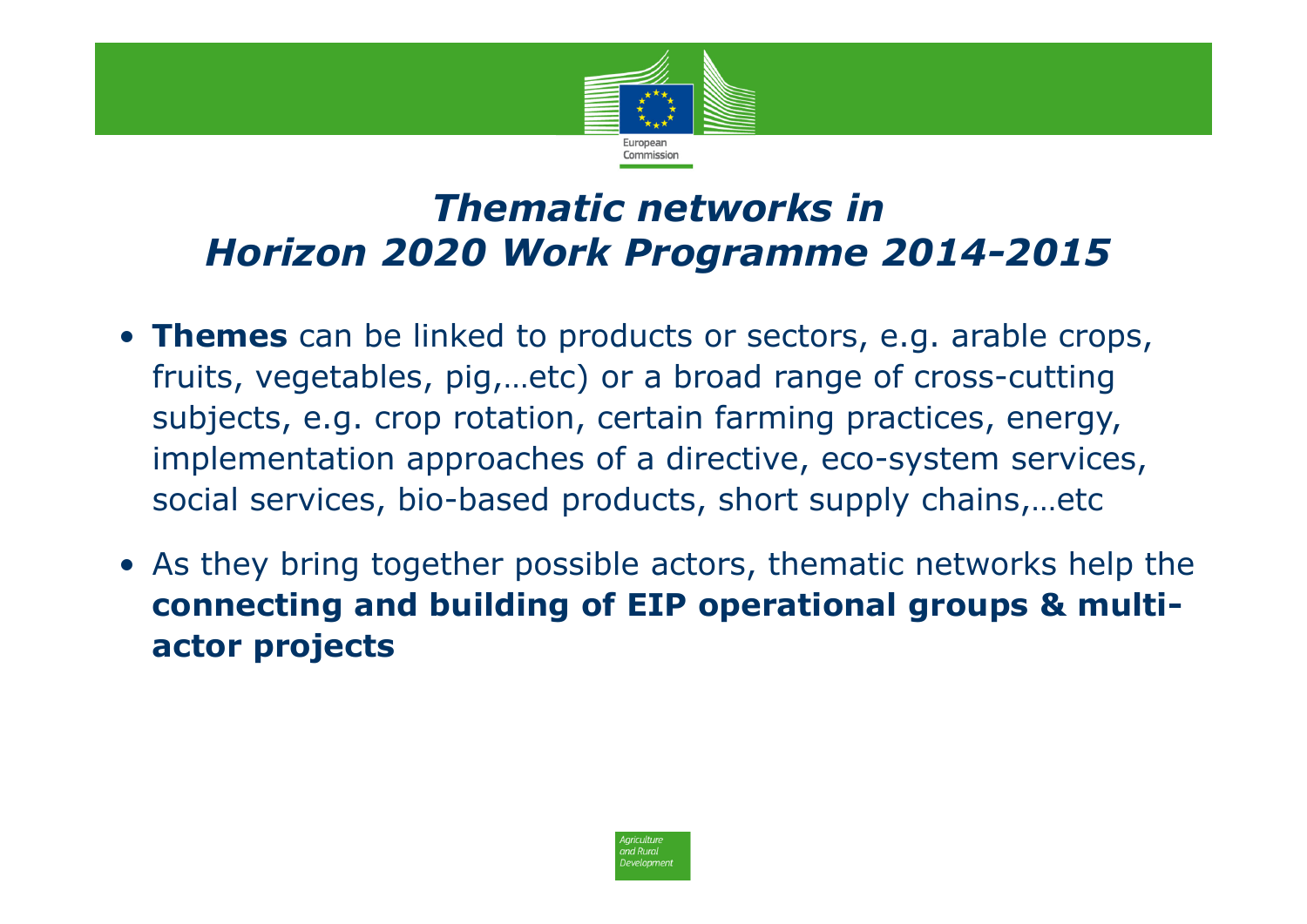

## *Thematic network topics in 2014 & 2015*

#### 1 stage-calls

| <b>ISIB-2</b>    | Closing the research and innovation divide                                                                                              |
|------------------|-----------------------------------------------------------------------------------------------------------------------------------------|
|                  | (knowledge exchange)                                                                                                                    |
|                  | Call 2014: deadline for proposals 26/6/2014                                                                                             |
|                  | Call 2015: deadline for proposals 11/6/2015                                                                                             |
| <b>WATER-4B:</b> | Harnassing R&I results for industry, agriculture, policy<br>makers and citizens: thematic network on water in<br>agriculture (Soc Ch 5) |
|                  | Call 2015: deadline for proposals 10/3/2015                                                                                             |

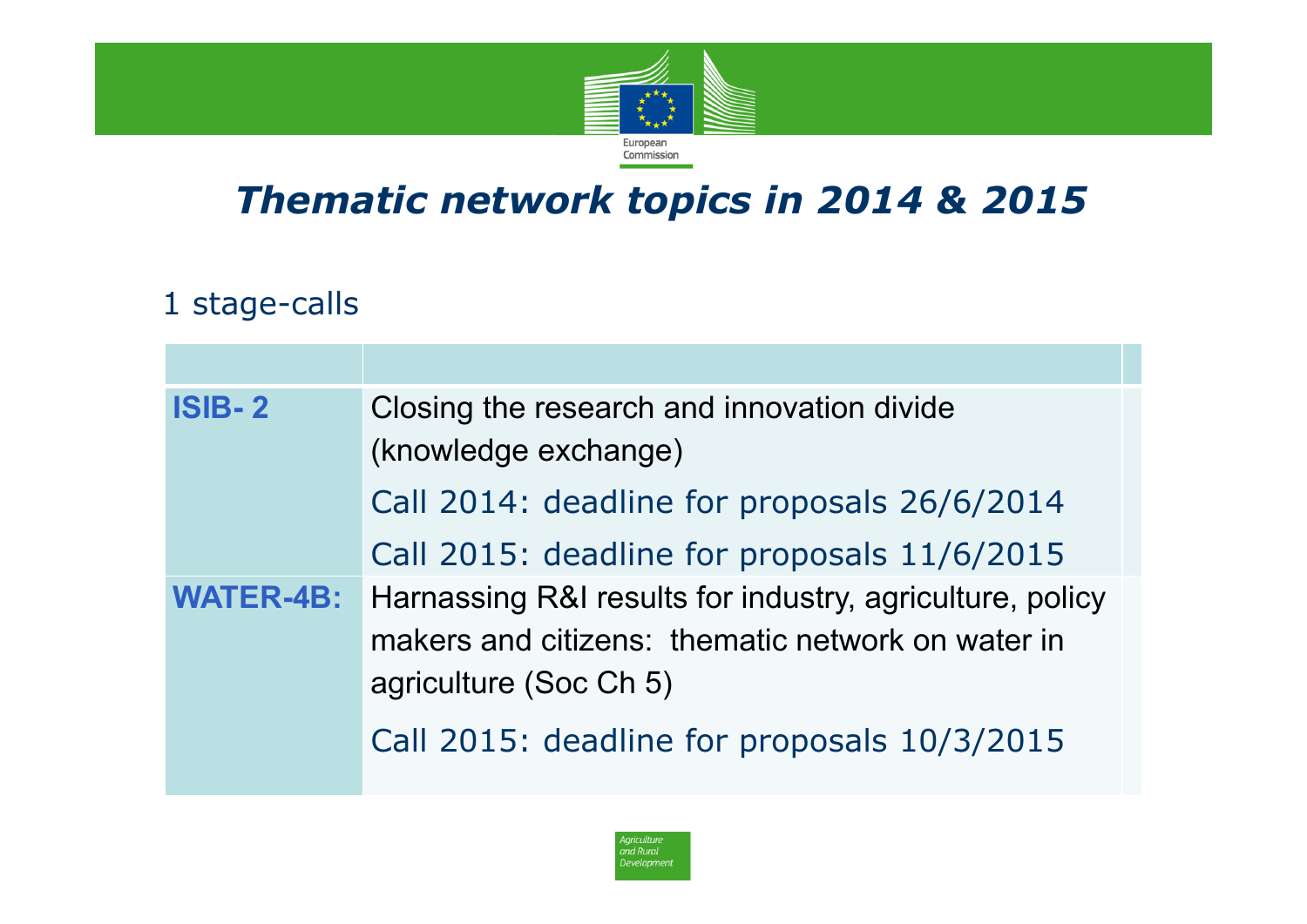

## *More info on Multi-actor projects and Thematic networks in WP 2014-2015:*

Info on EIP formats under Horizon 2020:http://ec.europa.eu/agriculture/eip/pdf/fact-sheet-horizon-2020\_en.pdf Multi-actor projects and thematic networks: http://vimeo.com/84381196

**Looking for partners** in Horizon 2020 multi-actor projects or thematic networks? http://www.linkedin.com/groups/Partner-Search-Horizon-2020-Food-7416906 Follow the EIP website (newsletters, info, examples, and for "application abstracts"- **common EIP formats for the output of thematic networks**):

http://ec.europa.eu/agriculture/eip/index\_en.htm

#### **Factsheet on innovation support**:

http://ec.europa.eu/agriculture/eip/events/berlin-11-2013/innovation-supportservices\_en.pdf

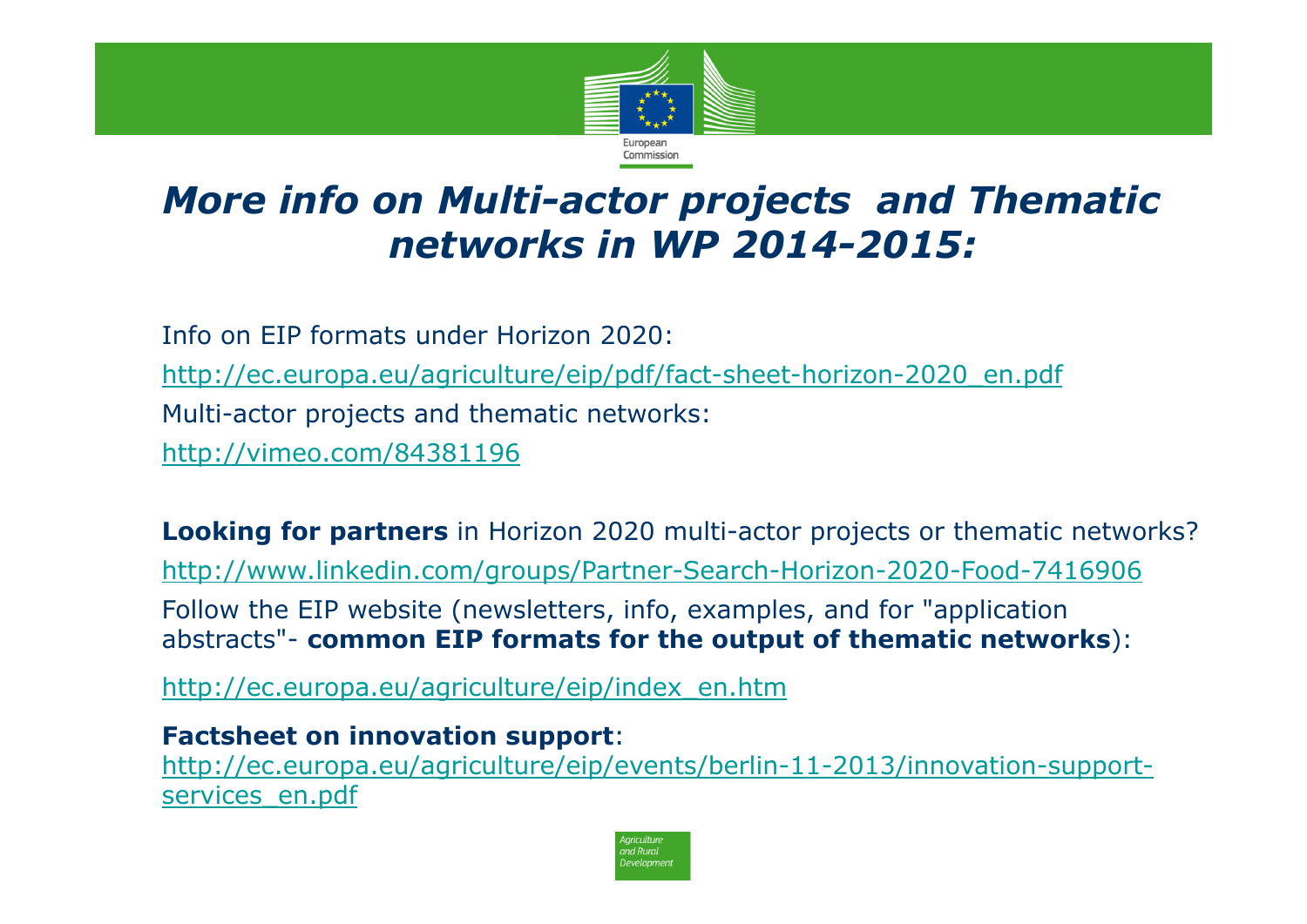

*Some conclusions*

- **EIP: Bottom approach to innovation**
- **Multi-actor, whether in EIP or in H2020.**
- **Researchers/scientists welcome in EIP (OG, FG etc) not necessarily to perform research but to bring and exchange knowledge/ideas**
- **Multiple and complementary approaches and opportunities in EIP and H2020**
- **Flexibility**
- **Some limitations: under RD, countries/regions define to a large extent what they want to support according to their SWOT analysis and national co-financing, however, most MS intend to implement OGs and organise EIP coordination/networking**